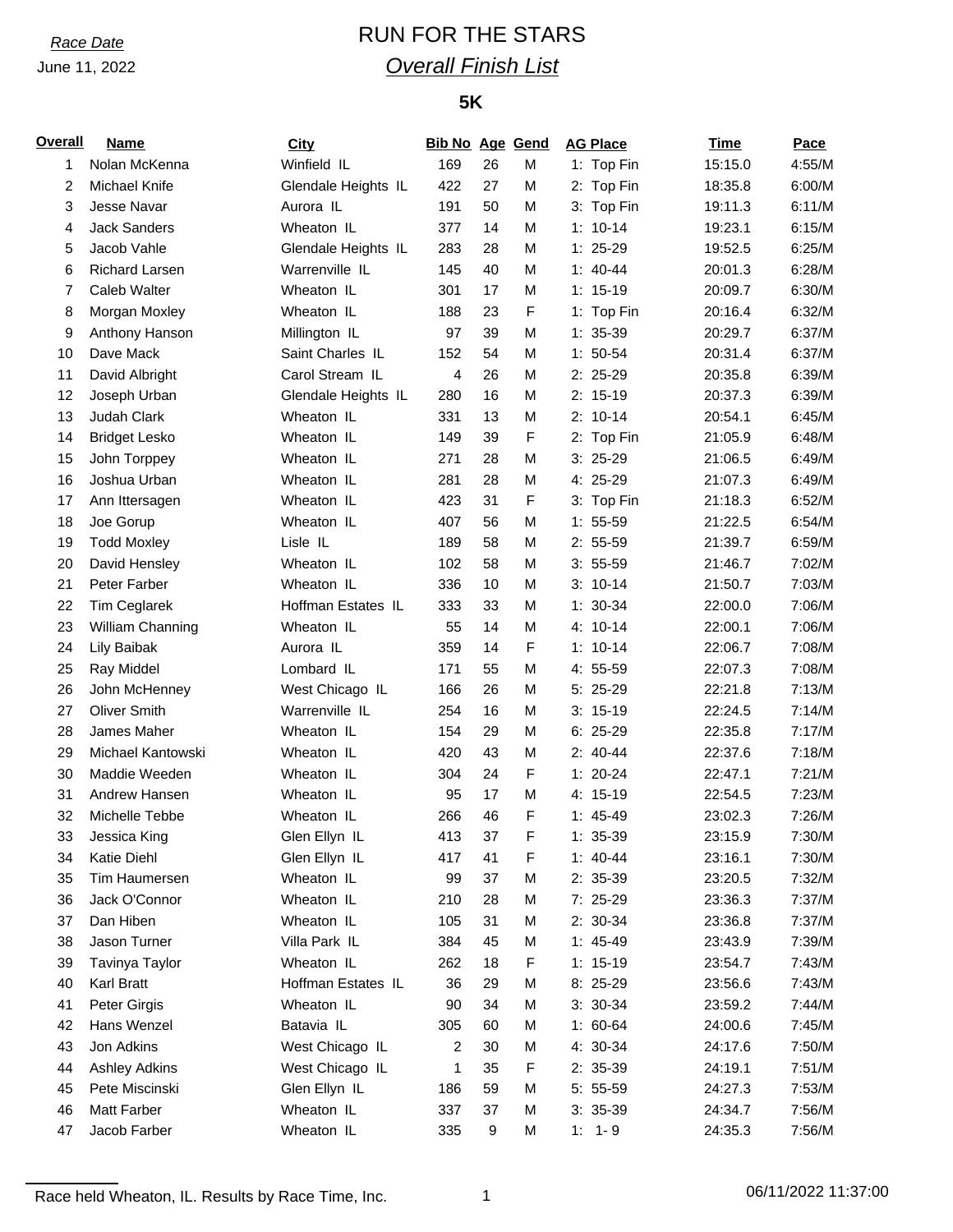# *Race Date* RUN FOR THE STARS *Overall Finish List*

## **5K**

| <b>Overall</b> | <b>Name</b>               | <b>City</b>        | <b>Bib No Age Gend</b> |    |   | <b>AG Place</b> | <b>Time</b> | Pace   |
|----------------|---------------------------|--------------------|------------------------|----|---|-----------------|-------------|--------|
| 48             | <b>Brian Bamberger</b>    | Glen Ellyn IL      | 20                     | 38 | M | 4: 35-39        | 24:39.4     | 7:57/M |
| 49             | Stephen Sloat             | Glen Ellyn IL      | 252                    | 41 | M | $3: 40-44$      | 24:50.3     | 8:01/M |
| 50             | Ransom Burghart           | West Chicago IL    | 41                     | 13 | M | $5: 10-14$      | 24:52.8     | 8:02/M |
| 51             | Jennifer Racki            | Western Springs IL | 226                    | 35 | F | $3: 35-39$      | 24:56.6     | 8:03/M |
| 52             | Meg Zaino                 | Wheaton IL         | 323                    | 34 | F | $1: 30-34$      | 25:17.6     | 8:10/M |
| 53             | Lauren Buell              | Glen Ellyn IL      | 416                    | 42 | F | $2: 40-44$      | 25:20.6     | 8:11/M |
| 54             | Mike Zaino                | Wheaton IL         | 324                    | 35 | M | 5: 35-39        | 25:24.1     | 8:12/M |
| 55             | Sarah Volle               | Carol Stream IL    | 296                    | 23 | F | $2: 20-24$      | 25:24.3     | 8:12/M |
| 56             | Abby Clark                | Wheaton IL         | 332                    | 39 | F | 4: 35-39        | 25:36.9     | 8:16/M |
| 57             | <b>Christine Kindberg</b> | Glen Ellyn IL      | 129                    | 33 | F | 2: 30-34        | 25:47.3     | 8:19/M |
| 58             | Josh Hend                 | Wheaton IL         | 100                    | 28 | M | 9: 25-29        | 25:52.3     | 8:21/M |
| 59             | Chip Nordstrom            | Wheaton IL         | 207                    | 15 | M | $5: 15-19$      | 26:01.5     | 8:24/M |
| 60             | Aaron Camp                | Wheaton IL         | 48                     | 39 | M | $6: 35-39$      | 26:01.6     | 8:24/M |
| 61             | Gray Schlickman           | Wheaton IL         | 237                    | 11 | M | $6: 10-14$      | 26:07.7     | 8:26/M |
| 62             | Elijah Moody              | Wheaton IL         | 187                    | 10 | M | $7: 10-14$      | 26:10.5     | 8:27/M |
| 63             | Caleb Lynch               | Wheaton IL         | 363                    | 16 | M | $6: 15-19$      | 26:12.4     | 8:27/M |
| 64             | <b>Tracey Wilson</b>      | Naperville IL      | 318                    | 42 | F | $3: 40-44$      | 26:25.2     | 8:31/M |
| 65             | Hanalise Van Wijk         | Wheaton IL         | 290                    | 13 | F | $2: 10-14$      | 26:29.9     | 8:33/M |
| 66             | <b>Andrew Willis</b>      | Lisle IL           | 340                    | 28 | M | 10: 25-29       | 26:34.3     | 8:34/M |
| 67             | Kathleen Acabel           |                    | 364                    | 21 | F | $3: 20-24$      | 26:42.6     | 8:37/M |
| 68             | Adriaan Van Wijk          | Wheaton IL         | 289                    | 54 | M | $2: 50-54$      | 26:51.8     | 8:40/M |
| 69             | Malcolm Channing          | Wheaton IL         | 54                     | 11 | M | $8:10-14$       | 26:57.9     | 8:42/M |
| 70             | Sonja Lilly               | Winfield IL        | 362                    | 43 | F | 4: 40-44        | 27:01.9     | 8:43/M |
| 71             | <b>Brooks Miller</b>      | Carol Stream IL    | 176                    | 10 | M | $9: 10-14$      | 27:17.6     | 8:48/M |
| 72             | Eric Channing             | Wheaton IL         | 53                     | 42 | M | 4: 40-44        | 27:22.2     | 8:50/M |
| 73             | Nate Miller               | Carol Stream IL    | 181                    | 40 | M | 5: 40-44        | 27:25.9     | 8:51/M |
| 74             | Andrew Walter             | Wheaton IL         | 300                    | 13 | M | 10: 10-14       | 27:37.6     | 8:55/M |
| 75             | <b>Melanie Truitt</b>     | Wheaton IL         | 272                    | 36 | F | 5: 35-39        | 27:38.6     | 8:55/M |
| 76             | <b>Luke Sanders</b>       | Wheaton IL         | 380                    | 9  | M | $1 - 9$<br>2:   | 27:39.3     | 8:55/M |
| 77             | <b>Chip Sanders</b>       | Wheaton IL         | 376                    | 44 | M | $6: 40-44$      | 27:39.4     | 8:55/M |
| 78             | Vera Clark                | Wheaton IL         | 330                    | 10 | F | $3: 10-14$      | 27:39.5     | 8:55/M |
| 79             | Ian Van Wijk              | Wheaton IL         | 291                    | 16 | M | $7: 15-19$      | 27:40.1     | 8:56/M |
| 80             | Melissa Aldana            | Villa Park IL      | $\boldsymbol{7}$       | 42 | F | 5: 40-44        | 27:41.5     | 8:56/M |
| 81             | Cheryce Berg              | Wheaton IL         | 29                     | 50 | F | $1: 50-54$      | 27:48.8     | 8:58/M |
| 82             | David Chase               | Wheaton IL         | 56                     | 39 | M | 7: 35-39        | 28:00.6     | 9:02/M |
| 83             | Joyce Sorrell             | Naperville IL      | 257                    | 67 | F | $1: 65-69$      | 28:02.1     | 9:03/M |
| 84             | Ava Gruenwald             | Wheaton IL         | 93                     | 16 | F | $2: 15-19$      | 28:15.7     | 9:07/M |
| 85             | <b>Mariel Martin</b>      | West Chicago IL    | 155                    | 21 | F | 4: 20-24        | 28:19.1     | 9:08/M |
| 86             | Laurie Smith              | Wheaton IL         | 354                    | 54 | F | $2: 50-54$      | 28:19.1     | 9:08/M |
| 87             | <b>Hugh Beattie</b>       | Naperville IL      | 27                     | 69 | M | $1: 65-69$      | 28:21.9     | 9:09/M |
| 88             | Rich Jimenez              | Batavia IL         | 116                    | 58 | M | $6: 55-59$      | 28:30.9     | 9:12/M |
| 89             | <b>Caroline Bailey</b>    | Wheaton IL         | 343                    | 12 | F | 4: 10-14        | 28:31.1     | 9:12/M |
| 90             | <b>Addison Bailey</b>     | Wheaton IL         | 344                    | 12 | F | $5: 10-14$      | 28:31.8     | 9:12/M |
| 91             | Aubrey Anderson           | Wheaton IL         | 14                     | 10 | F | $6: 10-14$      | 28:31.9     | 9:12/M |
| 92             | Rachelle Tebbe            | Wheaton IL         | 267                    | 14 | F | $7: 10-14$      | 28:34.6     | 9:13/M |
| 93             | Scott Bailey              | Wheaton IL         | 345                    | 41 | M | 7: 40-44        | 28:34.8     | 9:13/M |
| 94             | <b>Beth Stough</b>        | Wheaton IL         | 259                    | 59 | F | $1: 55-59$      | 28:42.9     | 9:16/M |

Race held Wheaton, IL. Results by Race Time, Inc. 2 06/11/2022 11:37:01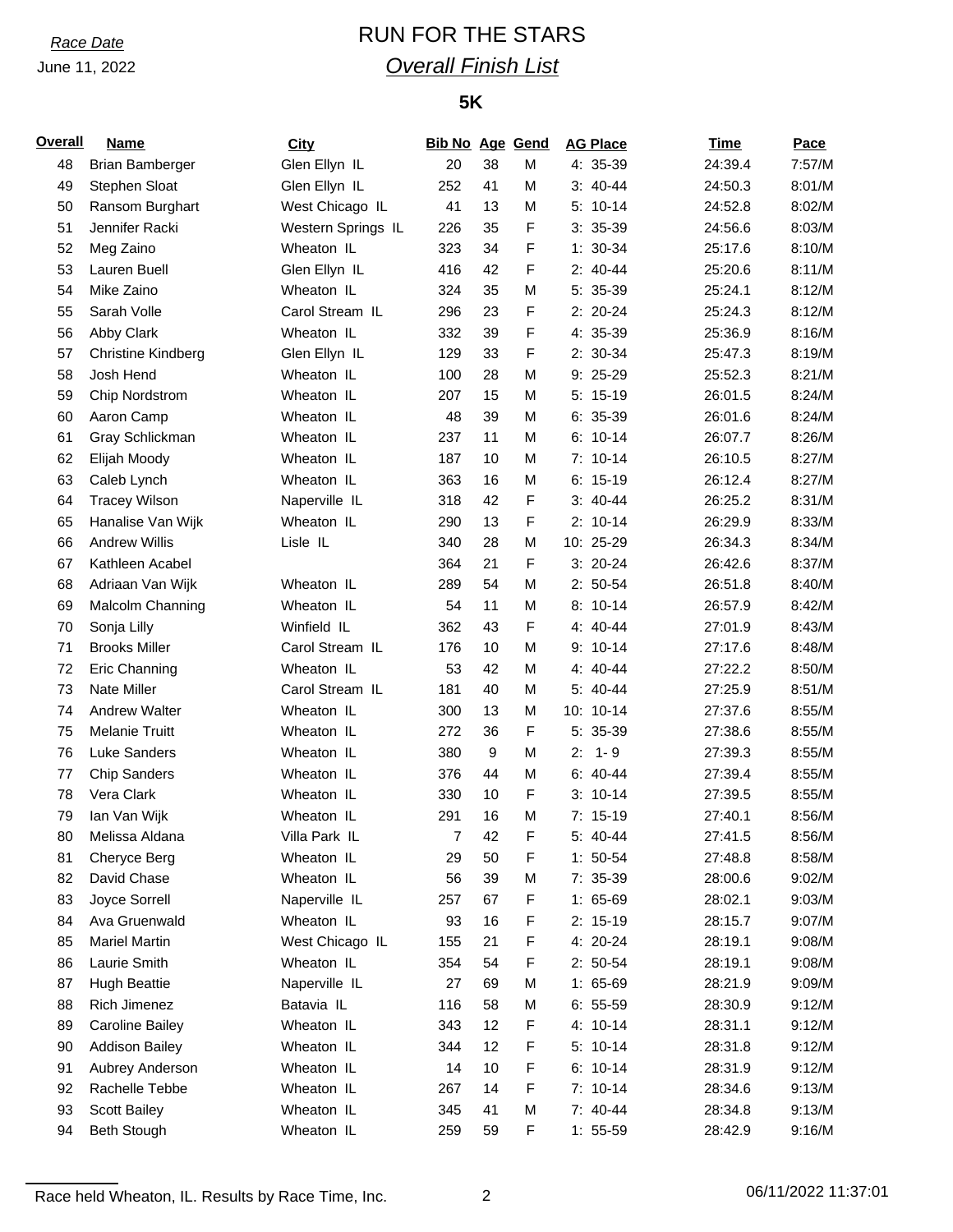# *Race Date* RUN FOR THE STARS *Overall Finish List*

## **5K**

| <b>Overall</b> | <b>Name</b>               | City                        | <b>Bib No Age Gend</b> |             |        | <b>AG Place</b> | <b>Time</b> | Pace    |
|----------------|---------------------------|-----------------------------|------------------------|-------------|--------|-----------------|-------------|---------|
| 95             | <b>Birjan Crispin</b>     | Wheaton IL                  | 68                     | 23          | M      | $1: 20-24$      | 28:57.6     | 9:21/M  |
| 96             | Angie Anderson            | Wheaton IL                  | 13                     | 52          | F      | $3: 50-54$      | 29:03.2     | 9:22/M  |
| 97             | <b>Erik Dewar</b>         | Wheaton IL                  | 76                     | 32          | M      | 5: 30-34        | 29:09.5     | 9:24/M  |
| 98             | Dan Vander Plaats         | Crestwood IL                | 419                    | 49          | M      | 2: 45-49        | 29:17.4     | 9:27/M  |
| 99             | Participant 388           |                             | 388                    | $\mathbf 0$ | M      | $0 - 0$<br>1:   | 29:26.8     | 9:30/M  |
| 100            | <b>Lucy Sanders</b>       | Wheaton IL                  | 378                    | 13          | F      | $8: 10-14$      | 29:27.9     | 9:30/M  |
| 101            | Melissa Milford           | Wheaton IL                  | 172                    | 24          | F      | 5: 20-24        | 29:29.6     | 9:31/M  |
| 102            | Lily Smith                |                             | 387                    | 08          | F      | $1 - 9$<br>1:   | 29:35.1     | 9:33/M  |
| 103            | Caleb Hansen              | Savanna IL                  | 96                     | 30          | M      | $6: 30-34$      | 29:35.1     | 9:33/M  |
| 104            | Dick Albright             | Carol Stream IL             | 5                      | 66          | M      | $2: 65-69$      | 29:36.3     | 9:33/M  |
| 105            | Katie Tebbe               | Wheaton IL                  | 265                    | 11          | F      | $9: 10-14$      | 29:39.3     | 9:34/M  |
| 106            | Adam Schreiter            | Naperville IL               | 408                    | 56          | M      | $7: 55-59$      | 29:39.4     | 9:34/M  |
| 107            | <b>Isabelle Schreiter</b> | Naperville IL               | 409                    | 13          | F      | 10: 10-14       | 29:40.2     | 9:34/M  |
| 108            | Michael Klein             | Wheaton IL                  | 133                    | 23          | M      | 2: 20-24        | 29:41.8     | 9:35/M  |
| 109            | Alan Hemminger            | Montgomery IL               | 334                    | 56          | M      | $8:55-59$       | 29:44.6     | 9:36/M  |
| 110            | Rob Burghart              | West Chicago IL             | 42                     | 54          | M      | $3: 50-54$      | 29:46.4     | 9:36/M  |
| 111            | Kaori Maeshima            | Batavia IL                  | 153                    | 69          | F      | $2: 65-69$      | 29:54.4     | 9:39/M  |
| 112            | Mary Martin               | Wheaton IL                  | 156                    | 31          | F      | $3: 30-34$      | 29:55.8     | 9:39/M  |
| 113            | Hal Walsh                 | Wheaton IL                  | 299                    | 59          | M      | $9:55-59$       | 29:55.8     | 9:39/M  |
| 114            | David Denz                | Wheaton IL                  | 327                    | 65          | M      | $3:65-69$       | 30:00.3     | 9:41/M  |
| 115            | Kevin Ritchie             |                             | 375                    | 60          | M      | $2: 60-64$      | 30:09.1     |         |
|                |                           |                             |                        |             |        |                 |             | 9:44/M  |
| 116            | Phoebe Aldana             | Villa Park IL<br>Roselle IL | 9                      | 11          | F      | 11: 10-14       | 30:11.5     | 9:44/M  |
| 117            | <b>Bree Murray</b>        |                             | 190                    | 26<br>11    | F<br>M | $1: 25-29$      | 30:14.6     | 9:45/M  |
| 118            | Rowan Miller              | Carol Stream IL             | 182                    |             |        | 11: 10-14       | 30:19.8     | 9:47/M  |
| 119            | Daniel McHenney           | Winfield IL                 | 165                    | 24          | M      | $3: 20-24$      | 30:25.9     | 9:49/M  |
| 120            | David Kelley              | Wheaton IL                  | 371                    | 30          | M      | 7: 30-34        | 30:28.8     | 9:50/M  |
| 121            | Tommy Gallagher           | Wheaton IL                  | 87                     | 23          | M      | 4: 20-24        | 30:29.9     | 9:50/M  |
| 122            | <b>Isabel Gravez</b>      | Wheaton IL                  | 92                     | 21          | F      | $6: 20-24$      | 30:30.6     | 9:51/M  |
| 123            | Jake Hooten               | Wheaton IL                  | 109                    | 23          | M      | 5: 20-24        | 30:30.6     | 9:51/M  |
| 124            | <b>Bob Miller</b>         | West Chicago IL             | 174                    | 60          | M      | $3:60-64$       | 30:31.1     | 9:51/M  |
| 125            | Jonathan Larson           | Wheaton IL                  | 146                    | 24          | M      | $6: 20-24$      | 30:31.5     | 9:51/M  |
| 126            | Danielle Lee              | Wheaton IL                  | 148                    | 29          | F      | 2: 25-29        | 30:33.4     | 9:51/M  |
| 127            | Josh Bell                 | Wheaton IL                  | 382                    | 35          | M      | 8: 35-39        | 30:34.5     | 9:52/M  |
| 128            | <b>Thomas Miller</b>      | West Chicago IL             | 183                    | 27          | M      | 11: 25-29       | 30:42.8     | 9:54/M  |
| 129            | Edison Bowen              |                             | 360                    | 10          | M      | 12: 10-14       | 30:49.3     | 9:57/M  |
| 130            | <b>Brittany Bell</b>      | Wheaton IL                  | 28                     | 35          | F      | $6: 35-39$      | 30:53.6     | 9:58/M  |
| 131            | Ester Wisdom              | Wheaton IL                  | 319                    | 39          | F      | 7: 35-39        | 30:56.2     | 9:59/M  |
| 132            | Katelyn Kaese             | Glen Ellyn IL               | 411                    | 39          | F      | 8: 35-39        | 30:56.6     | 9:59/M  |
| 133            | Jim Fredrickson           | Glen Ellyn IL               | 418                    | 56          | M      | 10: 55-59       | 30:57.5     | 9:59/M  |
| 134            | Kelley Izatt              | Wheaton IL                  | 372                    | 25          | F      | $3:25-29$       | 31:00.6     | 10:00/M |
| 135            | Gerald Acabal             | Glen Ellyn IL               | 365                    | 53          | M      | 4: 50-54        | 31:12.3     | 10:04/M |
| 136            | Kirsten Anderson          | Wheaton IL                  | 16                     | 12          | F      | 12: 10-14       | 31:13.4     | 10:04/M |
| 137            | Alyssa Smidesang          | Wheaton IL                  | 253                    | 16          | F      | $3: 15-19$      | 31:13.6     | 10:04/M |
| 138            | <b>Edward Bouvier</b>     | Wheaton IL                  | 31                     | 56          | M      | 11: 55-59       | 31:21.9     | 10:07/M |
| 139            | Grace Anderson            | Wheaton IL                  | 15                     | 15          | F      | 4: 15-19        | 31:24.5     | 10:08/M |
| 140            | Ann Feehan                | Wheaton IL                  | 81                     | 59          | F      | $2: 55-59$      | 31:29.1     | 10:09/M |
| 141            | <b>Stacy Short</b>        | Glen Ellyn IL               | 414                    | 40          | F      | $6: 40-44$      | 31:31.4     | 10:10/M |

Race held Wheaton, IL. Results by Race Time, Inc. 2008 3 06/11/2022 11:37:02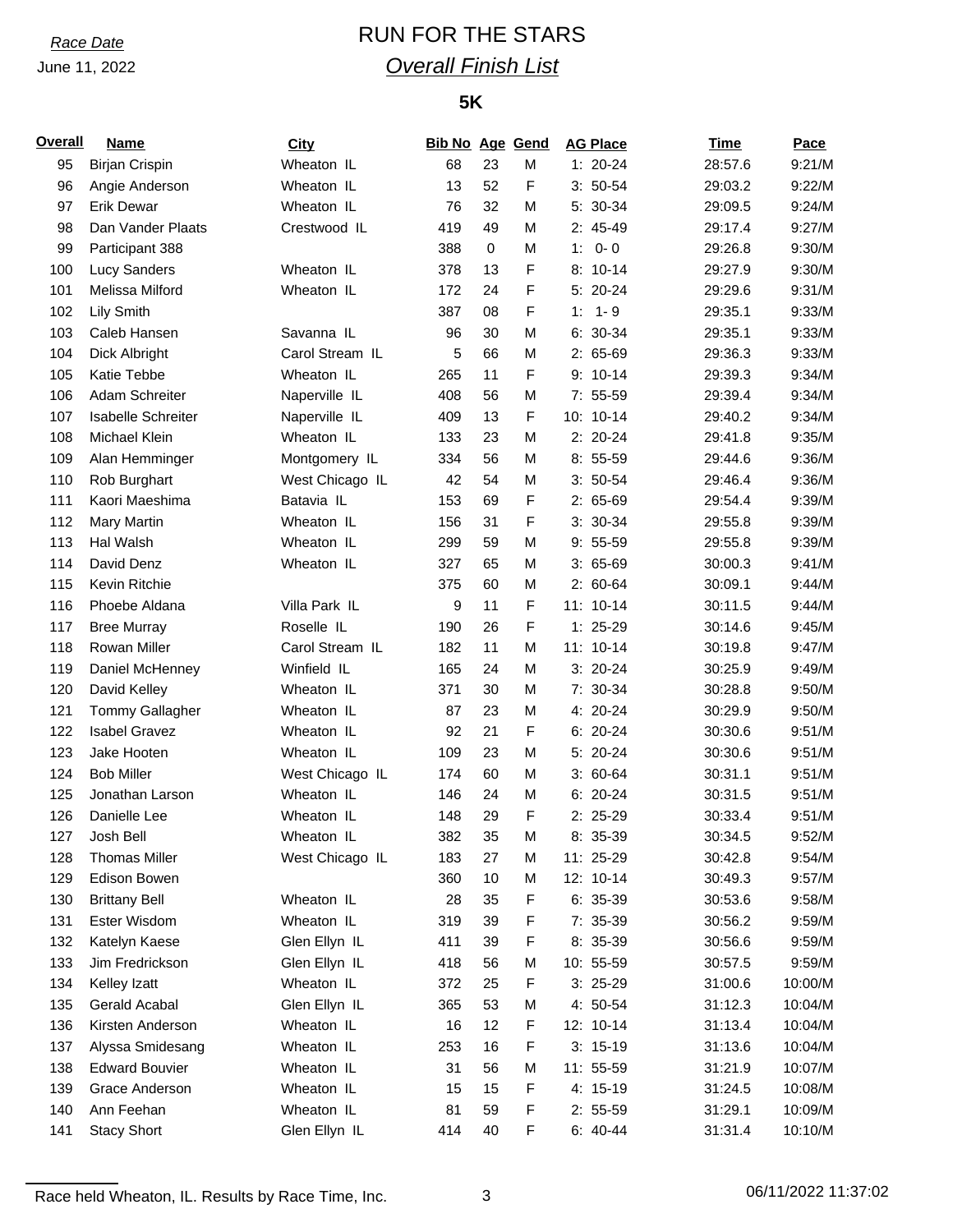# *Race Date* RUN FOR THE STARS *Overall Finish List*

## **5K**

| <b>Overall</b> | <b>Name</b>                | <b>City</b>        | <b>Bib No Age Gend</b> |    |   | <b>AG Place</b>       | Time    | Pace    |
|----------------|----------------------------|--------------------|------------------------|----|---|-----------------------|---------|---------|
| 142            | Simeon O'Donnell           | Elgin IL           | 216                    | 17 | M | $8: 15-19$            | 31:34.3 | 10:11/M |
| 143            | <b>Crystal Miller</b>      | Carol Stream IL    | 177                    | 39 | F | 9: 35-39              | 31:49.1 | 10:16/M |
| 144            | Emily O'Donnell            | Elgin IL           | 213                    | 46 | F | $2: 45-49$            | 32:01.7 | 10:20/M |
| 145            | Felipe Chamy               | Winfield IL        | 52                     | 42 | M | 8: 40-44              | 32:06.9 | 10:22/M |
| 146            | Laura Vossbruch            | Wheaton IL         | 297                    | 64 | F | $1: 60-64$            | 32:14.2 | 10:24/M |
| 147            | Julian Chaing              | Wheaton IL         | 424                    | 10 | M | 13: 10-14             | 32:30.5 | 10:29/M |
| 148            | Hannah Tebbe               | Wheaton IL         | 263                    | 15 | F | $5: 15-19$            | 32:33.1 | 10:30/M |
| 149            | Angela Schreiter           | Naperville IL      | 410                    | 45 | F | $3: 45-49$            | 32:35.1 | 10:31/M |
| 150            | James Lyden                | Wheaton IL         | 342                    | 46 | M | $3: 45-49$            | 32:39.8 | 10:32/M |
| 151            | <b>Christine Uhlhorn</b>   | Glen Ellyn IL      | 279                    | 58 | F | $3: 55-59$            | 32:44.9 | 10:34/M |
| 152            | <b>Greg Schmidt</b>        | Wheaton IL         | 368                    | 63 | M | 4: 60-64              | 32:59.8 | 10:39/M |
| 153            | Terumi Schmidt             | Wheaton IL         | 367                    | 52 | F | 4: 50-54              | 33:02.6 | 10:40/M |
| 154            | Juliette Tebbe             | Wheaton IL         | 264                    | 9  | F | $1 - 9$<br>2.         | 33:21.3 | 10:46/M |
| 155            | <b>Cris Ratliff</b>        | Elgin IL           | 227                    | 62 | F | $2: 60-64$            | 33:30.8 | 10:49/M |
| 156            | Kristin Visconti           | Winfield IL        | 294                    | 35 | F | 10: 35-39             | 33:45.6 | 10:53/M |
| 157            | <b>Tammy Gentile</b>       | Bensenville IL     | 89                     | 63 | F | $3:60-64$             | 33:54.6 | 10:56/M |
| 158            | <b>Chris Tews</b>          | Wheaton IL         | 268                    | 57 | M | 12: 55-59             | 34:00.4 | 10:58/M |
| 159            | <b>Steve Wiper</b>         | Wheaton IL         | 403                    | 56 | M | 13: 55-59             | 34:31.8 | 11:08/M |
| 160            | Sean McDermott             | Glen Ellyn IL      | 164                    | 6  | M | $3: 1 - 9$            | 34:32.3 | 11:08/M |
| 161            | David McDermott            | Glen Ellyn IL      | 163                    | 39 | M | $9: 35-39$            | 34:33.2 | 11:09/M |
| 162            | Jessica Johnson            | Carol Stream IL    | 118                    | 29 | F | 4: 25-29              | 34:33.4 | 11:09/M |
| 163            | Lily O'Donnell             | Elgin IL           | 215                    | 20 | F | 7: 20-24              | 34:34.2 | 11:09/M |
| 164            | Jim Zursin                 | Lake Barrington IL | 326                    | 59 | M | 14: 55-59             | 34:37.4 | 11:10/M |
| 165            | <b>Grace Wiggins</b>       | St Charles IL      | 314                    | 20 | F | 8: 20-24              | 34:52.9 | 11:15/M |
| 166            | Natalie Diaz               | Winfield IL        | 386                    | 19 | F | $6: 15-19$            | 34:55.7 | 11:16/M |
| 167            | Karis Lee                  | Wheaton IL         | 385                    | 15 | F | $7: 15-19$            | 34:58.1 | 11:17/M |
| 168            | Jennifer Nicodem           | Wheaton IL         | 206                    | 39 | F | 11: 35-39             | 34:58.2 | 11:17/M |
|                |                            |                    |                        |    | M |                       |         |         |
| 169            | Sean Curry<br>Ben Van Cott | Sugar Grove IL     | 72                     | 51 |   | 5: 50-54<br>14: 10-14 | 35:00.2 | 11:18/M |
| 170            | <b>Thomas Althoff</b>      | Wheaton IL         | 284                    | 10 | м |                       | 35:03.1 | 11:18/M |
| 171            |                            | Naperville IL      | 10                     | 72 | M | $1: 70-74$            | 35:05.0 | 11:19/M |
| 172            | Peggy Nellessen            | Glen Ellyn IL      | 195                    | 17 | F | $8: 15-19$            | 35:07.9 | 11:20/M |
| 173            | George Brichacek           | Carol Stream IL    | 37                     | 67 | M | 4: 65-69              | 35:19.3 | 11:24/M |
| 174            | Jonathan Van Cott          | Wheaton IL         | 285                    | 8  | M | $4: 1 - 9$            | 35:20.5 | 11:24/M |
| 175            | Tim Van Cott               | Wheaton IL         | 286                    | 38 | M | 10: 35-39             | 35:21.1 | 11:24/M |
| 176            | Laura Guzman               | Kaneville IL       | 94                     | 62 | F | 4: 60-64              | 35:31.4 | 11:28/M |
| 177            | Beth Johnson               | Glen Ellyn IL      | 117                    | 71 | F | $1: 70-74$            | 35:31.5 | 11:28/M |
| 178            | Robin Wiper                | Wheaton IL         | 406                    | 56 | F | 4: 55-59              | 35:32.1 | 11:28/M |
| 179            | Amelia Seaman              | Mt Prospect IL     | 242                    | 18 | F | $9: 15-19$            | 35:34.6 | 11:29/M |
| 180            | Patrick Seaman             | Mt Prospect IL     | 244                    | 50 | M | $6: 50-54$            | 35:34.7 | 11:29/M |
| 181            | <b>Ted Buell</b>           | Glen Ellyn IL      | 415                    | 42 | M | 9: 40-44              | 35:36.1 | 11:29/M |
| 182            | <b>Margot Collins</b>      | Glen Ellyn IL      | 63                     | 41 | F | 7: 40-44              | 35:36.2 | 11:29/M |
| 183            | Margaret Jensen            | Saint Charles IL   | 115                    | 71 | F | 2: 70-74              | 35:40.4 | 11:30/M |
| 184            | John Oblanis               | Downers Grove IL   | 209                    | 71 | M | 2: 70-74              | 35:45.1 | 11:32/M |
| 185            | Beth Seaman                | Mt Prospect IL     | 243                    | 49 | F | 4: 45-49              | 35:46.1 | 11:32/M |
| 186            | Jose Barrera               | Wheaton IL         | 22                     | 65 | M | 5: 65-69              | 35:46.9 | 11:33/M |
| 187            | Grace Nellessen            | Glen Ellyn IL      | 192                    | 12 | F | 13: 10-14             | 35:52.8 | 11:34/M |
| 188            | Lucas Cruz                 | Glen Ellyn IL      | 69                     | 10 | M | 15: 10-14             | 35:52.8 | 11:34/M |

Race held Wheaton, IL. Results by Race Time, Inc. 4 06/11/2022 11:37:03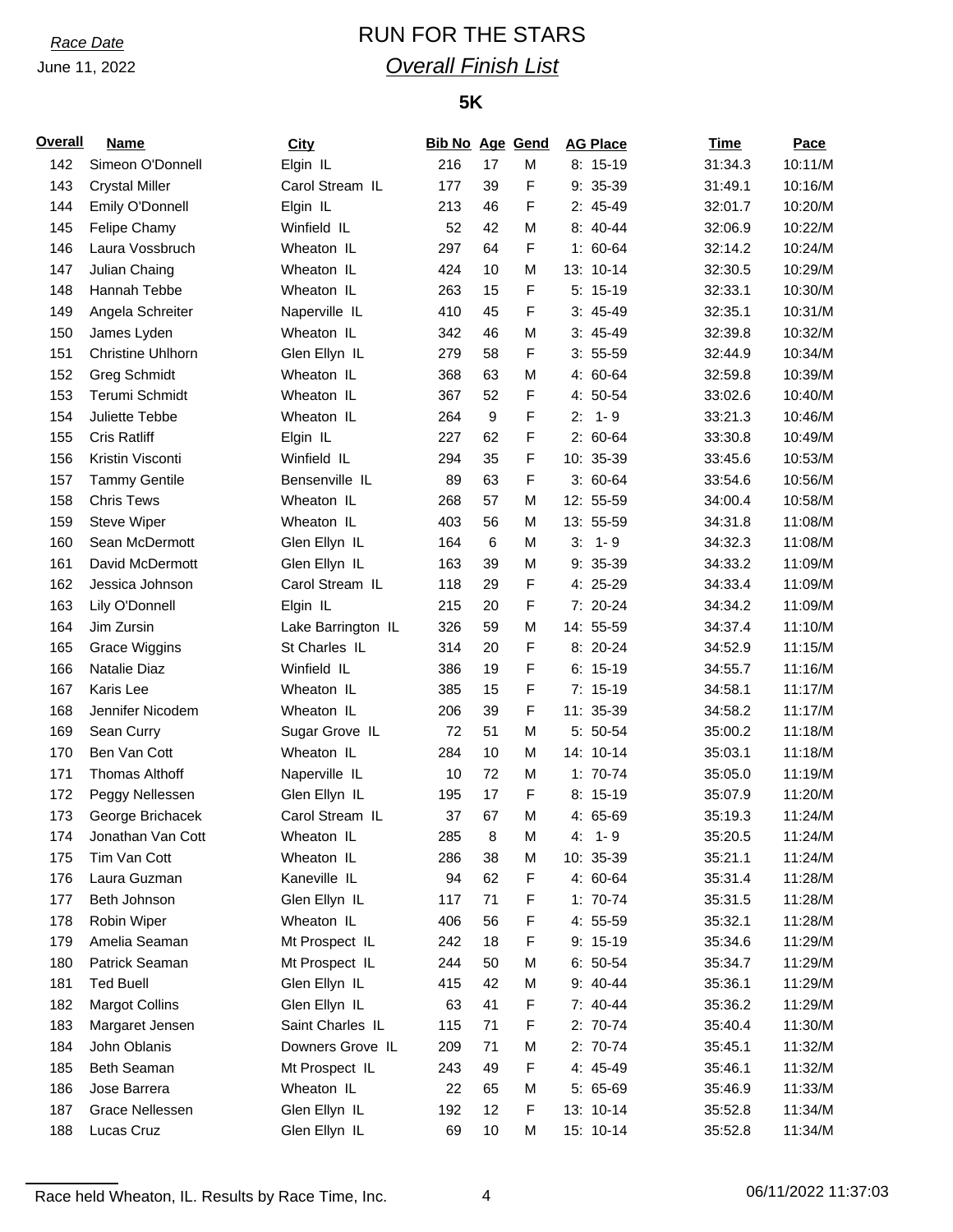# *Race Date* RUN FOR THE STARS *Overall Finish List*

## **5K**

| <b>Overall</b> | <b>Name</b>            | <b>City</b>     | <b>Bib No Age Gend</b> |                  |             | <b>AG Place</b> | <b>Time</b> | Pace    |
|----------------|------------------------|-----------------|------------------------|------------------|-------------|-----------------|-------------|---------|
| 189            | <b>William Cruz</b>    | Glen Ellyn IL   | 71                     | 10               | M           | 16: 10-14       | 35:55.7     | 11:35/M |
| 190            | Ruth Yousaf Sadiq      | Carol Stream IL | 322                    | 35               | F           | 12: 35-39       | 35:56.1     | 11:36/M |
| 191            | Selah Cruz             | Glen Ellyn IL   | 70                     | $\,6\,$          | F           | $3: 1 - 9$      | 35:57.7     | 11:36/M |
| 192            | Kathy Kroes            | Addison IL      | 139                    | 64               | F           | 5: 60-64        | 35:58.7     | 11:36/M |
| 193            | <b>Becky Nelson</b>    | Glen Ellyn IL   | 200                    | 42               | F           | 8: 40-44        | 36:01.8     | 11:37/M |
| 194            | Petey Briggs           | Naperville IL   | 402                    | 74               | F           | $3: 70-74$      | 36:05.4     | 11:39/M |
| 195            | Eric Schlickman        | Wheaton IL      | 235                    | 38               | M           | 11: 35-39       | 36:26.5     | 11:45/M |
| 196            | Sofia Nelson           | Wheaton IL      | 199                    | $\,6\,$          | F           | $1 - 9$<br>4.   | 36:35.6     | 11:48/M |
| 197            | Parker Nelson          | Wheaton IL      | 198                    | 34               | F           | 4: 30-34        | 36:35.9     | 11:48/M |
| 198            | <b>Andrew Nelson</b>   | Wheaton IL      | 196                    | 34               | M           | 8: 30-34        | 36:37.6     | 11:49/M |
| 199            | Julianne Gottlieb      | Wheaton IL      | 374                    | 31               | F           | 5: 30-34        | 36:43.8     | 11:51/M |
| 200            | Rebecca Brush          | Glendale Hts IL | 38                     | 27               | F           | 5: 25-29        | 36:46.1     | 11:52/M |
| 201            | Jana Diesner           | Champaign IL    | 366                    | 44               | F           | $9: 40 - 44$    | 36:50.6     | 11:53/M |
| 202            | Natalie Maurer         | Winfield IL     | 161                    | 10               | F           | 14: 10-14       | 36:54.9     | 11:54/M |
| 203            | Josh Maurer            | Winfield IL     | 160                    | 35               | М           | 12: 35-39       | 36:55.1     | 11:55/M |
| 204            | <b>Andrew Norton</b>   | Carol Stream IL | 208                    | 25               | М           | 12: 25-29       | 36:57.5     | 11:55/M |
| 205            | Karin Tuurie           | West Chicago IL | 274                    | 46               | F           | 5: 45-49        | 37:01.1     | 11:57/M |
| 206            | Randy Tuurie           | West Chicago IL | 276                    | 47               | M           | 4: 45-49        | 37:01.5     | 11:57/M |
| 207            | Monica Barton          | North Aurora IL | 25                     | 39               | F           | 13: 35-39       | 37:02.8     | 11:57/M |
| 208            | Jeff Short             | Glen Ellyn IL   | 421                    | 40               | M           | 10: 40-44       | 37:03.2     | 11:57/M |
| 209            | Scott Kaese            | Glen Ellyn IL   | 412                    | 48               | М           | 5: 45-49        | 37:04.4     | 11:58/M |
| 210            | Piper Panner           | Wheaton IL      | 219                    | $\overline{7}$   | F           | 5:<br>$1 - 9$   | 37:07.5     | 11:59/M |
| 211            | Ben Panner             | Wheaton IL      | 218                    | 35               | М           | 13: 35-39       | 37:07.9     | 11:59/M |
| 212            | Peter Kroes            | Addison IL      | 140                    | 75               | М           | 1: 75-99        | 37:08.9     | 11:59/M |
| 213            | lan Callender          | Wheaton IL      | 46                     | 9                | М           | $1 - 9$<br>5:   | 37:12.8     | 12:00/M |
| 214            | Kim Miller             | Carol Stream IL | 179                    | 56               | F           | 5: 55-59        | 37:19.3     | 12:02/M |
|                |                        |                 |                        |                  |             |                 |             | 12:03/M |
| 215            | Jayson Lyden           | Wheaton IL      | 341                    | 16               | M           | $9: 15-19$      | 37:20.6     |         |
| 216            | Katherine Baylis       | Carol Stream IL | 26                     | 24               | F           | 9: 20-24        | 37:23.8     | 12:04/M |
| 217            | <b>Allison Sipek</b>   | Lemont IL       | 250                    | 25               | F           | $6: 25-29$      | 37:24.1     | 12:04/M |
| 218            | John Chase             | Wheaton IL      | 57                     | 36               | М           | 14: 35-39       | 37:32.1     | 12:06/M |
| 219            | Caleb Miller           | Wheaton IL      | 184                    | $\boldsymbol{9}$ | М           | 1-9<br>6.       | 37:53.6     | 12:13/M |
| 220            | Jenn Miller            | Wheaton IL      | 185                    | 36               | F           | 14: 35-39       | 37:53.8     | 12:13/M |
| 221            | Ambar Mejia            | Wheaton IL      | 170                    | 21               | $\mathsf F$ | 10: 20-24       | 38:00.7     | 12:16/M |
| 222            | <b>Aubrey Samuels</b>  | Winfield IL     | 233                    | 15               | F           | 10: 15-19       | 38:04.9     | 12:17/M |
| 223            | John Samuels           | Winfield IL     | 234                    | 63               | М           | 5: 60-64        | 38:05.4     | 12:17/M |
| 224            | Megan Yates            | Carol Stream IL | 320                    | 19               | F           | 11: 15-19       | 38:07.4     | 12:18/M |
| 225            | Kara Vance             | Wheaton IL      | 292                    | 35               | F           | 15: 35-39       | 38:08.1     | 12:18/M |
| 226            | Roy Kauzlarich         | Wheaton IL      | 339                    | 72               | М           | $3: 70-74$      | 38:08.9     | 12:18/M |
| 227            | <b>Hilary Peterson</b> | Elmhurst IL     | 222                    | 43               | F           | 10: 40-44       | 38:20.3     | 12:22/M |
| 228            | Andra Cowell           | Aurora IL       | 66                     | 28               | F           | 7: 25-29        | 38:21.4     | 12:22/M |
| 229            | <b>Harrison Cowell</b> | Aurora IL       | 67                     | 31               | M           | 9: 30-34        | 38:21.6     | 12:22/M |
| 230            | Dorothy Mayfield       | Berwyn IL       | 162                    | 34               | F           | $6: 30-34$      | 38:25.9     | 12:24/M |
| 231            | Judith Warren          | Oak Park IL     | 302                    | 61               | F           | $6: 60-64$      | 38:29.9     | 12:25/M |
| 232            | Laura Uecke            | West Chicago IL | 278                    | 35               | F           | 16: 35-39       | 38:37.9     | 12:28/M |
| 233            | Peggy Kapala           | Lombard IL      | 119                    | 50               | F           | 5: 50-54        | 38:42.5     | 12:29/M |
| 234            | Kathleen Uecke         | West Chicago IL | 277                    | 70               | F           | 4: 70-74        | 38:57.4     | 12:34/M |
| 235            | Keith Burton           | Geneva IL       | 43                     | 67               | М           | $6: 65-69$      | 39:07.4     | 12:37/M |

Race held Wheaton, IL. Results by Race Time, Inc. 6 06/11/2022 11:37:05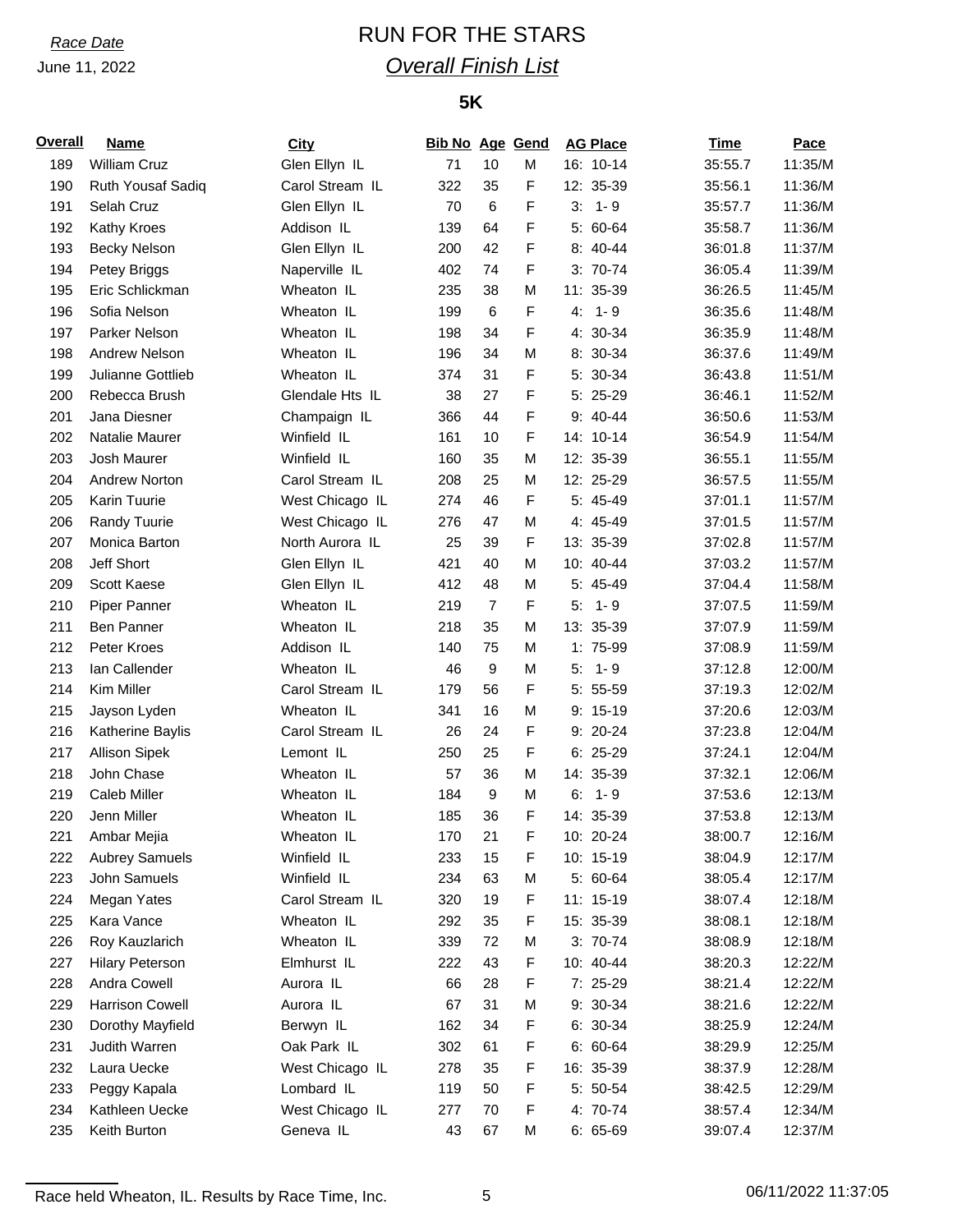# *Race Date* RUN FOR THE STARS *Overall Finish List*

## **5K**

| Overall | <b>Name</b>                 | <b>City</b>         | <b>Bib No Age Gend</b> |    |   | <b>AG Place</b> | <b>Time</b> | <b>Pace</b> |
|---------|-----------------------------|---------------------|------------------------|----|---|-----------------|-------------|-------------|
| 236     | Susan Jackson               | Schaumburg IL       | 110                    | 60 | F | 7: 60-64        | 39:11.4     | 12:39/M     |
| 237     | lan Smith                   | Wheaton IL          | 353                    | 53 | M | 7: 50-54        | 39:19.5     | 12:41/M     |
| 238     | <b>Brockton Diebold</b>     | Wheaton IL          | 349                    | 37 | М | 15: 35-39       | 39:26.2     | 12:43/M     |
| 239     | Asher White                 | Ankeny IA           | 307                    | 10 | M | 17: 10-14       | 39:37.4     | 12:47/M     |
| 240     | <b>Warren Feerer</b>        | Cedar Rapids IA     | 83                     | 72 | M | 4: 70-74        | 39:39.1     | 12:47/M     |
| 241     | Scott Lilly                 | Winfield IL         | 361                    | 43 | M | 11: 40-44       | 39:42.1     | 12:48/M     |
| 242     | Mary Urban                  | Glendale Heights IL | 282                    | 58 | F | $6: 55-59$      | 40:04.1     | 12:56/M     |
| 243     | Karen Harkin                | Naperville IL       | 98                     | 57 | F | $7: 55-59$      | 40:43.8     | 13:08/M     |
| 244     | Sue Burton                  | Geneva IL           | 44                     | 67 | F | $3:65-69$       | 41:06.5     | 13:16/M     |
| 245     | <b>Stacy Condrell</b>       | Wheaton IL          | 64                     | 60 | F | 8: 60-64        | 41:17.1     | 13:19/M     |
| 246     | Warren Ludvigsen            | Wheaton IL          | 150                    | 69 | M | 7: 65-69        | 41:19.5     | 13:20/M     |
| 247     | <b>Barb Kauzlarich</b>      | Wheaton IL          | 338                    | 71 | F | 5: 70-74        | 41:38.6     | 13:26/M     |
| 248     | Lucy Wiper                  | Wheaton IL          | 405                    | 14 | F | 15: 10-14       | 41:59.4     | 13:33/M     |
| 249     | <b>Holly Wiper</b>          | Wheaton IL          | 404                    | 17 | F | 12: 15-19       | 41:59.9     | 13:33/M     |
| 250     | Tony Visconti               | Winfield IL         | 295                    | 34 | M | 10: 30-34       | 42:35.1     | 13:44/M     |
| 251     | <b>Eric Enstrom</b>         | Wheaton IL          | 79                     | 58 | M | 15: 55-59       | 42:40.5     | 13:46/M     |
| 252     | Harrison Wiggins            | Saint Charles IL    | 315                    | 26 | M | 13: 25-29       | 42:53.3     | 13:50/M     |
| 253     | Mandy White                 | Ankeny IA           | 310                    | 39 | F | 17: 35-39       | 42:56.4     | 13:51/M     |
| 254     | Ayla White                  | Ankeny IA           | 308                    | 8  | F | $1 - 9$<br>6:   | 42:56.4     | 13:51/M     |
| 255     | Mike White                  | Ankeny IA           | 311                    | 38 | M | 16: 35-39       | 42:57.6     | 13:51/M     |
| 256     | Kelvin White                | Ankeny IA           | 309                    | 6  | M | $1 - 9$<br>7:   | 42:57.6     | 13:52/M     |
| 257     |                             | Saint Charles IL    | 312                    | 15 | F | 13: 15-19       | 43:00.6     | 13:52/M     |
| 258     | Ayla Wiggins<br>Larry Flamm | Wheaton IL          | 84                     | 71 | M | 5: 70-74        | 43:30.3     | 14:02/M     |
|         |                             |                     |                        |    |   |                 |             | 14:20/M     |
| 259     | Jensen Kent                 | Saint Charles IL    | 126                    | 70 | M | 6: 70-74        | 44:27.4     |             |
| 260     | John Seward                 | Wheaton IL          | 246                    | 70 | M | 7: 70-74        | 46:12.7     | 14:54/M     |
| 261     | Debbie Seward               | Wheaton IL          | 245                    | 69 | F | 4: 65-69        | 46:12.9     | 14:54/M     |
| 262     | Jonathan Titcomb            | Wheaton IL          | 270                    | 45 | M | $6: 45-49$      | 46:18.1     | 14:56/M     |
| 263     | Daniel Titcomb              | Wheaton IL          | 269                    | 16 | M | 10: 15-19       | 46:18.4     | 14:56/M     |
| 264     | Rebecca Fox                 | West Chicago IL     | 86                     | 52 | F | $6: 50-54$      | 46:35.8     | 15:02/M     |
| 265     | Ray Cesca                   | Oak Brook IL        | 51                     | 80 | M | 2: 75-99        | 46:58.1     | 15:09/M     |
| 266     | Shelby Moonjian             | Wheaton IL          | 351                    | 26 | F | $8:25-29$       | 47:09.3     | 15:13/M     |
| 267     | Richard Moomjiam            | Wheaton IL          | 352                    | 27 | M | 14: 25-29       | 47:09.3     | 15:13/M     |
| 268     | <b>Bethany Albright</b>     | Carol Stream IL     | 3                      | 27 | F | $9:25-29$       | 47:19.5     | 15:16/M     |
| 269     | Mary Cesca                  | Oak Brook IL        | 50                     | 79 | F | 1: 75-99        | 47:20.1     | 15:16/M     |
| 270     | Douglas O'Donnell           | Elgin IL            | 212                    | 50 | M | 8: 50-54        | 47:50.8     | 15:26/M     |
| 271     | Charlotte O'Donnell         | Elgin IL            | 211                    | 15 | F | 14: 15-19       | 47:51.1     | 15:26/M     |
| 272     | Roger Burgess               | Wheaton IL          | 39                     | 70 | M | 8: 70-74        | 47:54.8     | 15:27/M     |
| 273     | Lydia Callender             | Wheaton IL          | 47                     | 11 | F | 16: 10-14       | 48:10.7     | 15:33/M     |
| 274     | Aimee Callender             | Wheaton IL          | 45                     | 41 | F | 11: 40-44       | 48:11.6     | 15:33/M     |
| 275     | <b>Mary Miller</b>          | Wheaton IL          | 180                    | 74 | F | 6: 70-74        | 48:13.1     | 15:33/M     |
| 276     | Benji Chamy                 | Winfield IL         | 356                    | 12 | M | 18: 10-14       | 48:37.8     | 15:41/M     |
| 277     | <b>Nelly Klaric</b>         | Westmont IL         | 130                    | 70 | F | 7: 70-74        | 48:53.9     | 15:46/M     |
| 278     | Yvonne Smith                | Romeoville IL       | 256                    | 64 | F | $9:60-64$       | 49:00.4     | 15:49/M     |
| 279     | Celia Maurer                | Winfield IL         | 159                    | 9  | F | $1 - 9$<br>7:   | 49:15.4     | 15:53/M     |
| 280     | Andy Chamy                  | Winfield IL         | 355                    | 9  | M | $1 - 9$<br>8:   | 50:19.3     | 16:14/M     |
| 281     | <b>Caitlin Maurer</b>       | Winfield IL         | 158                    | 35 | F | 18: 35-39       | 51:25.5     | 16:35/M     |
| 282     | Doris Barrera               | Wheaton IL          | 21                     | 60 | F | 10: 60-64       | 51:27.3     | 16:36/M     |

Race held Wheaton, IL. Results by Race Time, Inc. 6 06/11/2022 11:37:06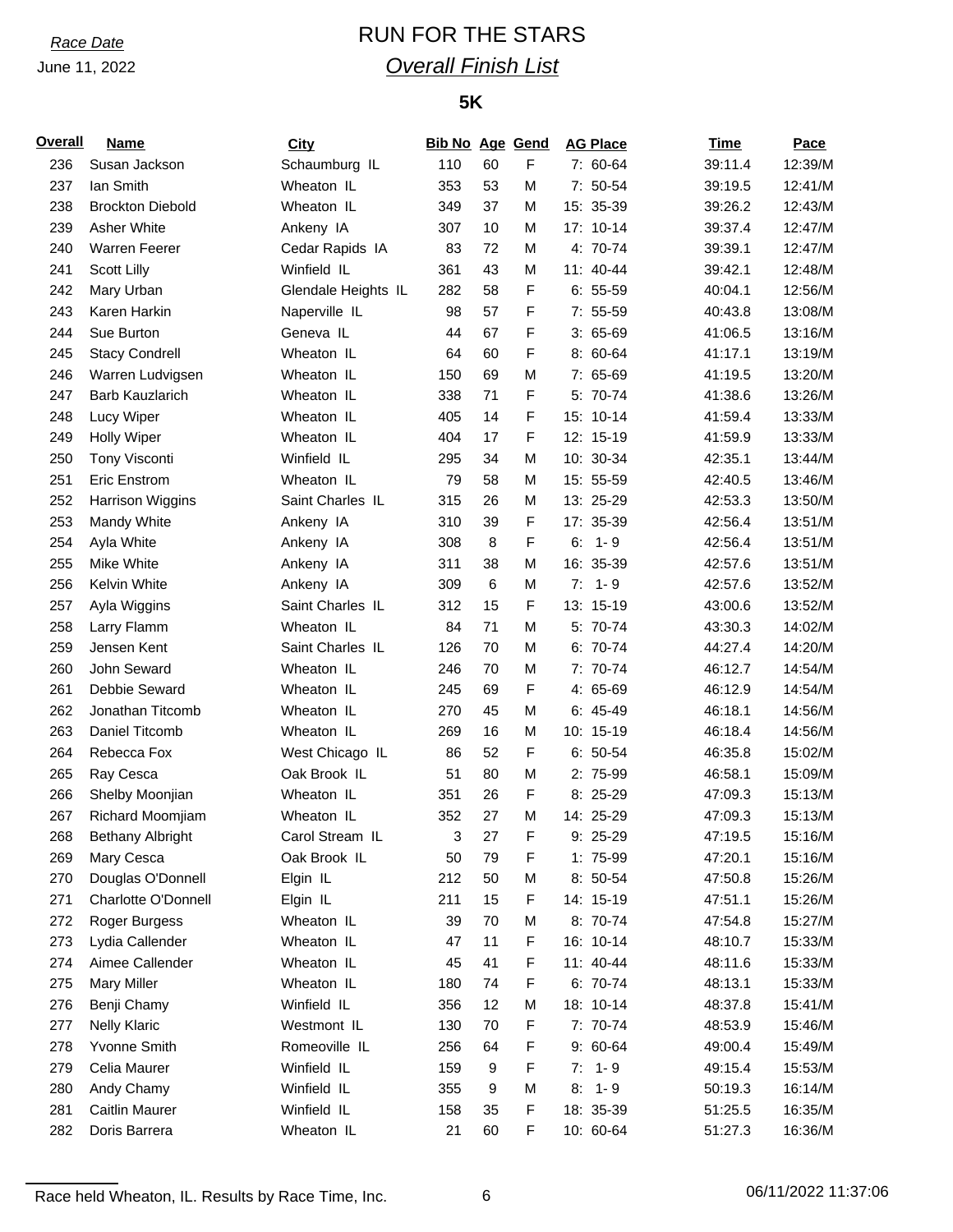# *Race Date* RUN FOR THE STARS *Overall Finish List*

## **5K**

| <b>Overall</b> | <b>Name</b>                | City               | <b>Bib No Age Gend</b> |                |             | <b>AG Place</b> | <b>Time</b> | Pace    |
|----------------|----------------------------|--------------------|------------------------|----------------|-------------|-----------------|-------------|---------|
| 283            | Kate Schlickman            | Wheaton IL         | 239                    | 38             | F           | 19: 35-39       | 51:30.4     | 16:37/M |
| 284            | <b>Felicity Schlickman</b> | Wheaton IL         | 236                    | 9              | F           | $8: 1 - 9$      | 51:30.6     | 16:37/M |
| 285            | <b>Heather Wiggins</b>     | Saint Charles IL   | 316                    | 57             | F           | $8:55-59$       | 51:52.1     | 16:44/M |
| 286            | David Wiggins              | Saint Charles IL   | 313                    | 59             | M           | 16: 55-59       | 51:53.2     | 16:44/M |
| 287            | Corrie Barrie              | Wheaton IL         | 23                     | 52             | F           | 7: 50-54        | 51:58.7     | 16:46/M |
| 288            | Evan Barrie                | Wheaton IL         | 24                     | 11             | M           | 19: 10-14       | 52:19.3     | 16:53/M |
| 289            | <b>Jude Sanders</b>        | Wheaton IL         | 381                    | $\overline{7}$ | M           | $1 - 9$<br>9:   | 53:21.8     | 17:13/M |
| 290            | Janette Hensley            | Wheaton IL         | 103                    | 53             | F           | 8: 50-54        | 54:14.4     | 17:30/M |
| 291            | Diana Clem                 | Oak Park IL        | 61                     | 65             | F           | 5: 65-69        | 54:17.6     | 17:31/M |
| 292            | Carla Stockman             | Glen Ellyn IL      | 258                    | 62             | F           | 11: 60-64       | 54:18.4     | 17:31/M |
| 293            | Sean Kelley                | Naperville IL      | 125                    | 43             | F           | 12: 40-44       | 54:37.5     | 17:37/M |
| 294            | Finnegan Kelley            | Naperville IL      | 122                    | $\mathbf{3}$   | M           | 10:<br>$1 - 9$  | 54:37.5     | 17:37/M |
| 295            | Pearl Kelley               | Naperville IL      | 123                    | 6              | F           | 9:<br>$1 - 9$   | 54:37.5     | 17:37/M |
| 296            | Ruby Kelley                | Naperville IL      | 124                    | 9              | F           | $10: 1 - 9$     | 54:37.5     | 17:37/M |
| 297            | Alison Kelley              | Naperville IL      | 121                    | 43             | F           | 13: 40-44       | 54:37.6     | 17:37/M |
| 298            | Julie Chiu                 | Naperville IL      | 59                     | 42             | F           | 14: 40-44       | 54:46.1     | 17:40/M |
| 299            | Marcus Chiu                | Warrenville IL     | 60                     | 38             | M           | 17: 35-39       | 54:46.1     | 17:40/M |
| 300            | Joshua Sanders             | Wheaton IL         | 379                    | 11             | M           | 20: 10-14       | 55:13.6     | 17:49/M |
| 301            | Kristen Alvarado           | Lombard IL         | 12                     | 34             | F           | 7: 30-34        | 55:14.5     | 17:49/M |
| 302            | Josue Alvarado             | Lombard IL         | 11                     | 35             | M           | 18: 35-39       | 55:15.1     | 17:49/M |
| 303            | Mati Chamy                 | Winfield IL        | 358                    | 10             | M           | 21: 10-14       | 55:16.3     | 17:50/M |
| 304            | Berni Chamy                |                    | 357                    | 36             | F           | 20: 35-39       | 55:16.6     | 17:50/M |
| 305            | Katie Schuett              | Wheaton IL         | 241                    | 31             | F           | 8: 30-34        | 56:22.4     | 18:11/M |
| 306            | Alison Koch                | Wheaton IL         | 134                    | 30             | F           | 9: 30-34        | 56:22.6     | 18:11/M |
| 307            | <b>Trevor Smith</b>        | Warrenville IL     | 255                    | 17             | M           | 11: 15-19       | 56:52.8     | 18:21/M |
| 308            | Tom Kapala                 | Lombard IL         | 120                    | 47             | M           | 7: 45-49        | 57:14.4     | 18:28/M |
| 309            | Harris Nicholson           | Wheaton IL         | 205                    | 64             | M           | $6: 60-64$      | 57:15.4     | 18:28/M |
| 310            | <b>Walter Klaric</b>       | Westmont IL        | 132                    | 67             | M           | $8:65-69$       | 57:16.1     | 18:28/M |
| 311            | Amy Hiben                  | Wheaton IL         | 104                    | 27             | F           | 10: 25-29       | 57:18.8     | 18:29/M |
| 312            | Gwen Golden-Burghart       | West Chicago IL    | 91                     | 49             | F           | $6: 45-49$      | 57:18.8     | 18:29/M |
| 313            | Mark Hiben                 | Warrenville IL     | 106                    | 29             | M           | 15: 25-29       | 57:19.2     | 18:29/M |
| 314            | Leslie Jacob               | Warrenville IL     | 111                    | 30             | $\mathsf F$ | 10: 30-34       | 57:19.6     | 18:30/M |
| 315            | Shelley Swanson            | Wheaton IL         | 260                    | 72             | F           | 8: 70-74        | 58:11.6     | 18:46/M |
| 316            | Angela Lawson              | Winfield IL        | 147                    | 53             | F           | 9: 50-54        | 58:15.3     | 18:48/M |
| 317            | Kathryn Duerr              | West Chicago IL    | 78                     | 59             | F           | $9:55-59$       | 58:17.3     | 18:48/M |
| 318            | Janice Fountain            | Green Bay WI       | 85                     | 68             | F           | $6: 65-69$      | 58:32.5     | 18:53/M |
| 319            | Rachel Atkison             | Carpentersville IL | 18                     | 48             | F           | 7: 45-49        | 58:32.6     | 18:53/M |
| 320            | Pam Hendricks              | Wayne IL           | 101                    | 69             | F           | 7: 65-69        | 58:39.1     | 18:55/M |
| 321            | Chrissa Osborn             | Wayne IL           | 217                    | 69             | F           | 8: 65-69        | 58:40.3     | 18:56/M |
| 322            | Regina Post                | Wayne IL           | 225                    | 69             | F           | $9:65-69$       | 58:40.6     | 18:56/M |
| 323            | <b>Trace Nelson</b>        |                    | 329                    | 61             | M           | 7: 60-64        | 58:52.4     | 18:59/M |
| 324            | Michelle Nelson            | Wheaton IL         | 197                    | 52             | F           | 10: 50-54       | 58:52.9     | 19:00/M |
| 325            | Deb Carlburg               | Wheaton IL         | 49                     | 60             | F           | 12: 60-64       | 58:53.1     | 19:00/M |
| 326            | Del Lamb                   | Wheaton IL         | 383                    | 61             | M           | 8: 60-64        | 59:25.8     | 19:10/M |
| 327            | Javier Perez               | Aurora CO          | 220                    | 34             | M           | 11: 30-34       | 59:31.3     | 19:12/M |
| 328            | Lupe Chavez                | Aurora IL          | 58                     | 55             | F           | 10: 55-59       | 1:00:08.9   | 19:24/M |
| 329            | Bob Kopp                   | Carol Stream IL    | 136                    | 65             | M           | 9: 65-69        | 1:00:24.6   | 19:29/M |

Race held Wheaton, IL. Results by Race Time, Inc. 7 7 06/11/2022 11:37:07